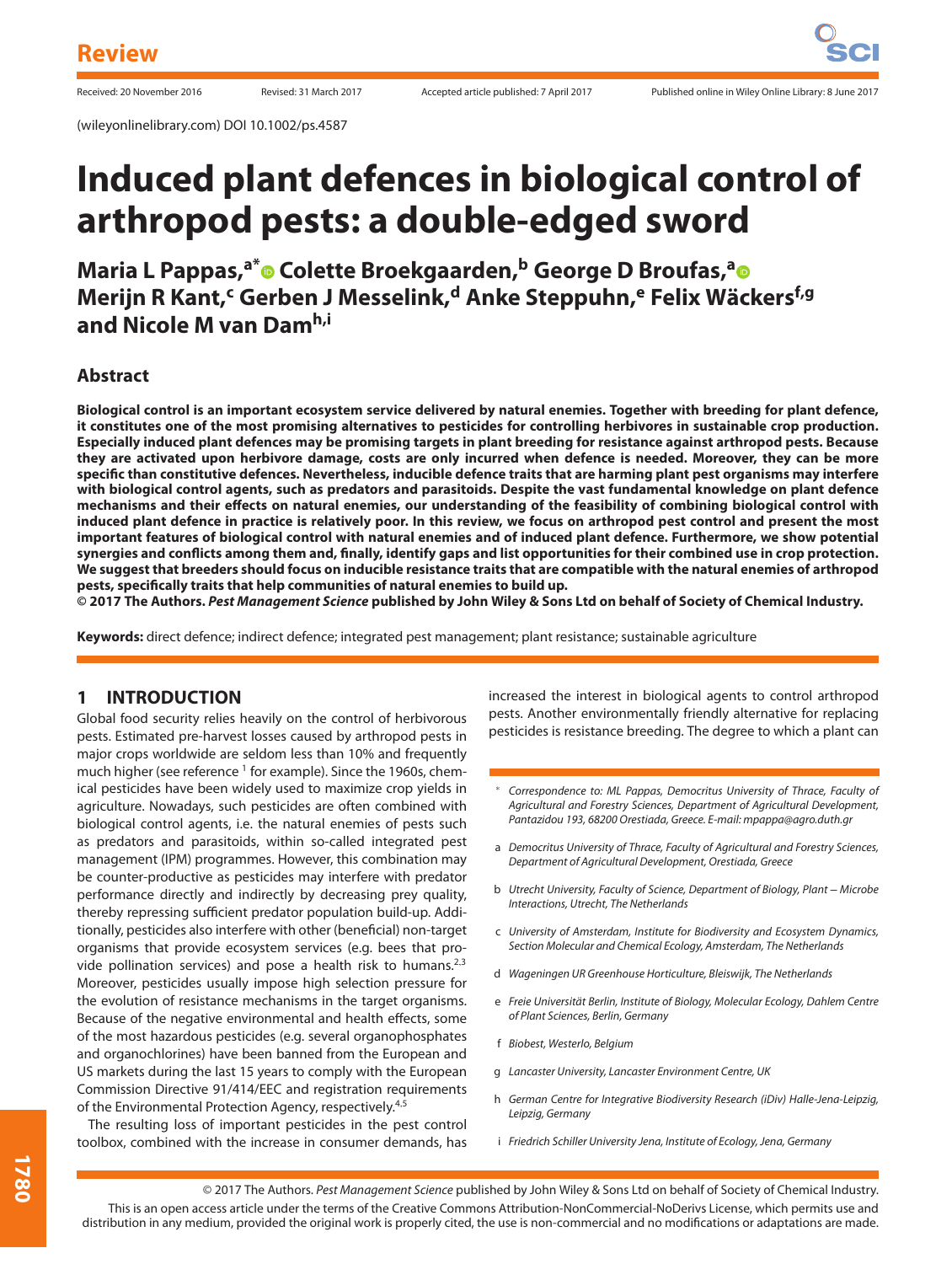resist pests depends on the efficiency of its defences in limiting the damage. Defences affect the herbivores either directly by killing or repelling them or by slowing down their development and population growth or alternatively indirectly by attracting the natural enemies of herbivores.<sup>6</sup> Some plant defences are constitutive, i.e. present irrespective of herbivore presence, but the majority of plant defences are to some extent herbivore-inducible, i.e. herbivore feeding or oviposition activities reinforce the constitutive defences or activate novel defences.6*,*<sup>7</sup> Inducible defences can be cost-saving compared to constitutive defences and may prevent auto-intoxication.<sup>8</sup> In addition, inducible defences may be more advantageous as they can be tailored to the actual attacker after the plant has recognized herbivore-specific cues.<sup>9</sup> Thus resistance breeding for inducible defence traits may emerge as an important alternative pest control method, especially if it is compatible with biological control.

In this review, we explore the most promising opportunities for enhancing biological control of arthropod pests on the basis of our chemical-molecular and ecological knowledge on induced plant defences. First, we provide a brief overview of the current fundamental knowledge on induced plant defences. Then, we outline how some natural enemies are being used in biological control practices within simple and more complex agricultural settings. Subsequently, we bring these topics together and discuss the (possible) consequences of interactions between plant defences and natural enemies for biological control of arthropod pests. Finally, we list the practical opportunities for fine-tuning plant breeding and natural enemy selection in order to ensure and improve sustainable crop production. Other IPM tools such as genetic engineering, behavioural and cultural techniques are not considered here as they are the focus of other review papers.<sup>10-15</sup>

## **2 PLANT DEFENCES IN RELATION TO BIOLOGICAL CONTROL**

#### **2.1 Direct and indirect plant defences**

Plants employ various strategies to defend themselves against above or below ground herbivores.16*,*<sup>17</sup> Well-known examples of plant defences are the glandular trichomes on tomato plants that physically and chemically impede herbivory by mites and whiteflies,<sup>18</sup> protease inhibitors that constrain food digestion−and thereby growth and development−of herbivorous moth larvae,<sup>19</sup> or the toxic secondary metabolites of parsnip that obstruct webworm performance.<sup>20</sup> Over 200 000 defensive secondary metabolites are known from the plant kingdom, and single plant species may already produce hundreds if not thousands. $21$ Several of these compounds are volatile and can thus be detected in the plant's headspace. Upon herbivory the composition of this headspace changes and this facilitates the attraction and/or arresting of the herbivores' natural enemies which are guided by these volatiles to plants with prey, which is an example of indirect defence.<sup>22</sup> Indirect defences can also be conferred by plant traits that accommodate natural enemies, such as domatia or extrafloral nectar, which provide shelter and food, respectively.23*,*<sup>24</sup>

#### **2.2 Cost and benefits of induced plant defences**

The distinction between constitutive and induced defences can be misleading, since many constitutive defences are also inducible. For example, when acacias are being fed upon by giraffes the length and density of thorns increases in the canopy at the grazing height.<sup>25</sup> The inducible component(s) of defence responses may help minimize production costs in terms of plant productivity. For example, genetically modified tomato plants with constitutive expression of otherwise inducible defences produce considerably fewer fruits than normal inducible plants.26

It is commonly assumed that induced defences will be favoured over constitutive defences by natural selection since inducibility (1) limits damage through auto-toxicity and/or (2) lowers the energy investment, particularly when the presence of herbivores is variable, and/or (3) allows for tailoring responses to different pests.<sup>9</sup> The costs of producing defences can be physiological or ecological. Physiological costs are those associated with the energy investment needed to produce and store defences, whereas ecological costs are those associated with negative changes in the interaction between plants and their environment attributable to elevated defences, such as a reduction in competitive strength with other plants,<sup>27,28</sup> decreased resistance to other pests<sup>29</sup> or decreased attractiveness to beneficial organisms such as pollinators.<sup>30</sup> In all cases these costs reduce plant performance or plant fitness, which may vary across environments.<sup>31</sup> It must be noted here that crop producers may not focus primarily on the plant's fitness but rather on aesthetic quality or plant productivity, and these may be affected differently by induced defences.

It has long been debated whether plants incur a net benefit from deploying indirect defences in nature.32*,*<sup>33</sup> An important argument against being beneficial was that parasitized herbivores may feed more and may have an extra larval instar.<sup>34</sup> Additionally, herbivores or hyperparasitoids may also exploit indirect defences, such as induced plant volatiles, to find their host.<sup>35</sup> Thus the net benefit of particular induced indirect defences may vary strongly between environments with different herbivore communities. Nevertheless, there is ample empirical evidence showing that indirect defences can benefit plants. Extrafloral nectar production consistently was found to increase plant fitness in ant-attended wild plants.<sup>36,37</sup> Experiments with Arabidopsis plants and maize or the charloc mustard Sinapis arvensis attacked by parasitized caterpillars revealed that seed production was not compromised or was even increased.  $38 - 40$ 

## **2.3 Priming of induced plant defences**

Plants can use environmental cues predictive of future stress, such as herbivore-induced plant volatiles, to prime their inducible defence responses.41 Priming is a state of sensitization which results in a faster and stronger induced defence response upon future herbivore attack compared to a non-primed individual.42*,*<sup>43</sup> Priming reduces the time-lag of the induced defence response and may result in a stronger response, often at a lower cost to the plant.44 These properties could make priming a promising add-on for fine-tuning the application of induced defences in horticulture or agriculture without compromising crop production.

Priming of defences can occur after exposure to induced plant volatiles from adjacent plants, through exposure to other (synthetic) elicitors such as beta-amino butyric acid (BABA) or through the addition of rhizobacteria.<sup>42,45-47</sup> The secretion of extrafloral nectar in lima beans, for example, can be primed by the volatiles released from herbivore-attacked leaves both between and within plants.41 Maize plants that were exposed to volatiles of damaged maize seedlings emitted more parasitoid-attracting sesquiterpenes in response to feeding by a lepidopteran herbivore than unprimed plants.<sup>45</sup> Volatiles may also allow for 'eavesdropping' between different plant species, resulting in direct upregulation of defences. This is the case for wild tobacco plants which elevate their defences and become more resistant to herbivory after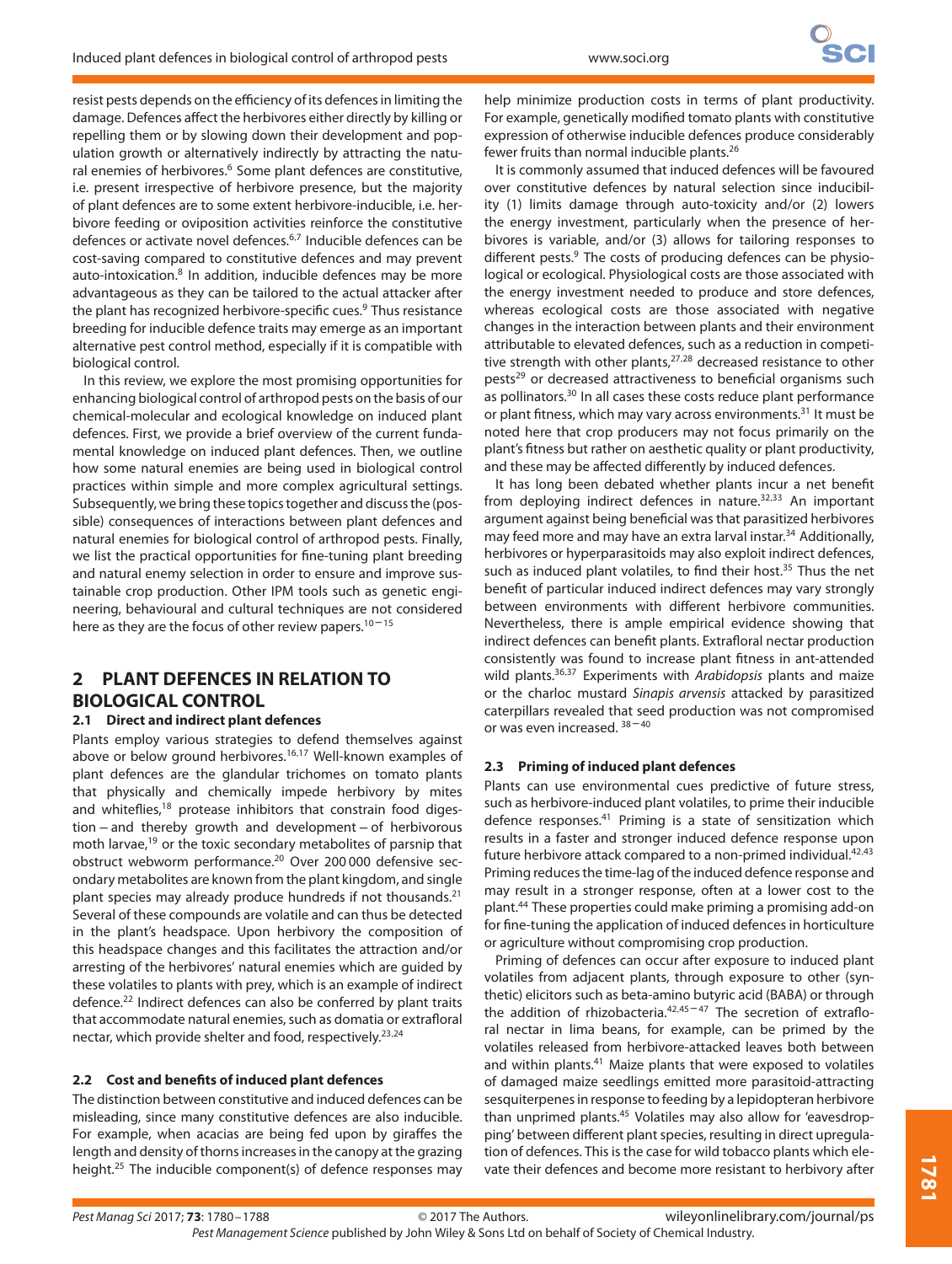exposure to volatiles emitted from damaged sagebrush.<sup>48</sup> Not only plant volatiles but also egg deposition can prime defences that are subsequently triggered faster when the neonate larvae start to feed. $49-51$  Finally, it has been shown that defence priming can be realized using synthetic elicitors such as BABA.47 Although BABA-mediated priming is especially efficient against pathogens, there are indications that it can also reduce aphid growth without having a direct negative effect on the aphid's parasitoids.<sup>52</sup> This suggests that it may be possible to include plant defence primers like BABA in IPM strategies.

## **3 THE BIOLOGICAL CONTROL TOOLBOX**

## **3.1 Types of biological pest control**

Generally three types of biological control are distinguished: classical, augmentative and conservation.53 Classical biological control aims for long-term control of exotic pests by introducing populations of exotic natural enemies. Augmentative biological control uses mass-produced indigenous natural enemies either to achieve curative control of a pest by mass release (inundation) or to achieve prophylactic control of a potential pest (inoculative introductions).54 Conservation biological control aims to conserve and promote naturally occurring populations of natural enemies using various techniques of habitat modification and resource supplementation. Biological pest control is widely used in greenhouse vegetable crops, soft fruits and ornamentals, but increasingly also in open field crops and some arable crops.

Different techniques have been developed and implemented so far to attract and retain biological control agents in horticultural and agricultural farmlands. This has been accomplished for instance by providing overwintering shelters, so called 'beetle banks', in winter wheat<sup>55</sup> and alternative or supplementary food sources in the main crop or nearby vegetation. This approach is applied in annual crops such as vegetables<sup>56</sup> and perennial systems such as orchards and vineyards,57*,*<sup>58</sup> but increasingly also in greenhouse crops.59

#### **3.2 Obstacles in biological pest control**

Biological control has been applied successfully in many crops, but not in all crops do natural enemies establish equally well. Impediments for establishment include (1) a (temporary) lack of prey for predators or hosts for parasitoids, (2) a lack of non-prey food, such as nectar, honeydew or pollen, (3) a lack of suitable oviposition sites and shelter and (4) the presence of plant traits which adversely affect predators and parasitoids.<sup>60</sup>

Alternative or supplementary food such as nectar and pollen allows natural enemies to survive periods without prey or hosts. In addition, several natural enemies are fully dependent on nectar and/or pollen during part of their life stages. For instance adult parasitoids, hoverflies and gall midges need nectar to survive, to fuel flight activity and to stimulate oviposition.<sup>24</sup> Several species of predatory mites can establish populations on pollen alone. Plant-provided oviposition sites include soft plant tissues, used by anthocorid and mirid predatory bugs.<sup>61</sup> Predatory mites often survive and reproduce better on plants with so-called acarodomatia, which are either small holes or tufts of hairs that serve as refuges protecting eggs and/or mobile stages against unfavourable environmental conditions and predation.<sup>62</sup> Lack of these supportive traits can seriously limit establishment of the pests' natural enemies.

Morphological plant traits that can have negative effects on the foraging activity of parasitoids and predators include leaf pubescence, glandular trichomes and waxy surfaces (but see also below).60 Glandular trichomes have strong detrimental effects on most natural enemies,<sup>63</sup> although some species of predatory bugs are adapted to sticky plants, which allow them to feed on the carrion of entrapped insects as a food source<sup>64</sup> and provide their offspring protection against predation. Finally, some specialist insect pests may selectively sequester resistance compounds from their host plant and use them for their own defence against their natural enemies.<sup>65</sup> A well-known example is the selective sequestration of glucosinolates and the concomitant enzyme myrosinase in the cabbage aphid Brevicoryne brassicae (L.), which 'makes them walking mustard oil bombs<sup>'66</sup> that are less palatable to predators and parasitoids. Thus, breeding for resistance to generalist pests and pathogens by increasing the levels of glucosinolates<sup>67</sup> may incur the risk of reducing the effectiveness of biocontrol agents.

#### **3.3 Methods to accommodate natural enemies**

The notion that catering to the resource requirements of parasitoids and predators can greatly improve population establishment has sparked novel strategies targeted at both the naturally occurring as well as mass released natural enemies.<sup>59</sup> One of these strategies are insectary and banker plants; these are specifically selected plants that provide alternative food resources such as nectar, pollen or alternative prey to predators and parasitoids.24*,*<sup>68</sup> Insectary plants are typically used as pure stands of a single species or as mixtures in strips within the main crop (orchards, vineyards) or at field margins,69*,*<sup>70</sup> whereas banker plants are non-crop plants grown within a greenhouse.<sup>71</sup> Insectary plants may also evoke negative effects by providing nutritional benefits to pests or by attracting higher order predators and hyperparasitoids. Selection of the plant species based on experimental evidence may help avoid these potential pitfalls.68*,*<sup>70</sup> Plant species used in the so-called 'push−pull' strategy to repel herbivores out of the crop may also be used to attract the natural enemies of these herbivores in the crop.72 Recent studies have shown that this targeted approach can help enhance natural enemy levels, pest control and even generate yield benefits (George D et al., unpublished).

Another novel strategy is the application of synthetic plant volatiles that are attractive to natural enemies, similar to those induced by herbivores. This approach has been used to attract predatory mirids, anthocorids, coccinellids and lacewings in several crops. $73 - 75$  Synthetic plant volatiles can be used to attract natural enemies and repel herbivores at the same time,<sup>76</sup> or for 'attract-and-reward' approaches to attract natural enemies to insectary plants where they are rewarded with alternative food.77 The latter approach has been tested under field conditions for sweet corn, broccoli, wine-grapes and Brassica crops using buckwheat as the insectary plant and the common plant compound methyl salicylate as volatile attractant.78*,*<sup>79</sup> Although it is yet unclear to what extent this approach enhances crop production, volatiles may increase the parasitization rate of aphids but may also increase the abundance of hyperparasitoids or herbivores.79*,*<sup>80</sup>

## **4 INDUCED PLANT DEFENCES AND BIOLOGICAL PEST CONTROL 4.1 Synergies and conflicts**

Plants usually employ multiple lines of defence concurrently, rather than relying on individual defence mechanisms. This generates scope for possible interactions (both positive and negative) between different defence strategies.<sup>81</sup> Positive interactions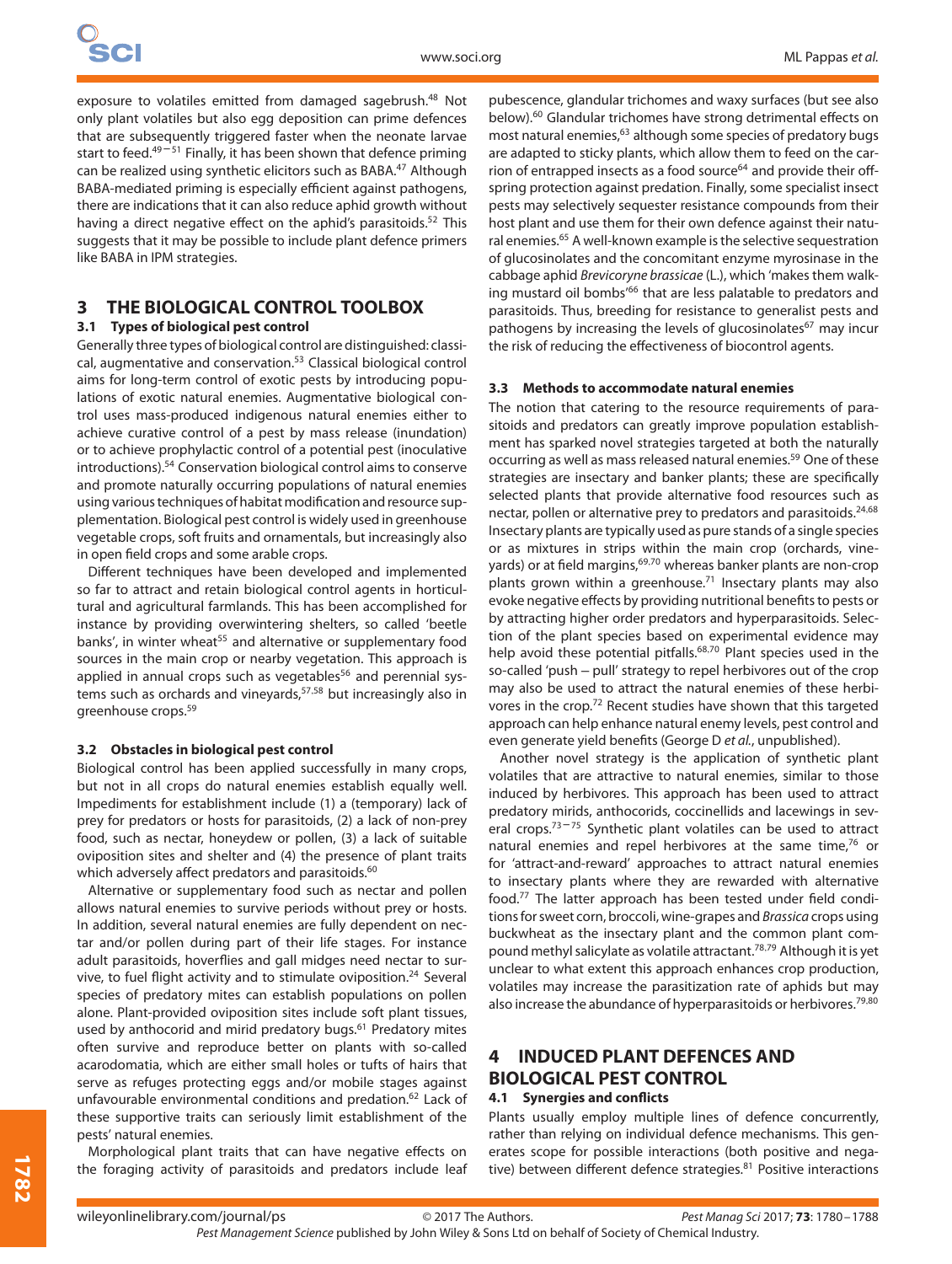

**Figure 1.** Variation in direct and indirect effects of induced plant defence on natural enemies may determine the outcome of biological control. Natural enemies can benefit from induced plant responses, e.g. from the release of volatile signals guiding predators or parasitoids to infested plants. Natural enemies can also be affected by induced plant responses themselves. These direct effects could be (a) positive, e.g. for induced extrafloral nectar secretion,<sup>23</sup> or (b) negative, e.g. for increased trichome densities hindering the movement or oviposition of the biological control agent.<sup>112</sup> Indirectly, natural enemies may be affected by an altered quality (c), quantity (d) and/or developmental time of the herbivorous prey.81*,*<sup>113</sup> On the other hand, induced volatiles may attract not only natural enemies (e) but also intraguild predators and hyperparasitoids (f) and may inform herbivores on the damage status of their host (g).35*,*114*,*<sup>115</sup>

between direct defensive traits and natural enemies occur when plant chemistry or plant morphology slow down the development of herbivores, thus extending the time window during which the herbivores are vulnerable to attack.<sup>82</sup> Plant direct defences may also induce the mobility of the feeding herbivore.83*,*<sup>84</sup> This can be another mechanism that favours biological control as mobile herbivores are typically more exposed to visually hunting and ground dwelling enemies.

In the case of indirect plant defences, which act on herbivores through the attraction or accommodation of natural enemies, plants and biological control should ideally work mutualistically. Plants providing honest signals, food or shelter for predators and parasitoids usually enhance the efficacy by which these intended receivers protect the plants.<sup>85</sup> Defence traits that strengthen each other can be expected to be expressed jointly. A good example of this is the positive correlation in the occurrence of extrafloral nectar and domatia as shown among Viburnum spp.,<sup>86</sup> underlining the fact that these traits work in concert to support biological control. However, when herbivores also exploit these traits to find their host plants, and there are insufficient effective natural enemies, the functioning of these indirect defences can break down. Another conflict may arise when plants are dishonest. Some plants mimic the presence of herbivores and, as a result, attract natural enemies of pests under false pretences.<sup>87</sup> An example is the chemical mimicry of aphid sex or alarm pheromones by a range of plant species, which results in the attraction of aphid predators, frequently even duping them into depositing eggs.<sup>88</sup> Under these circumstances natural enemies may learn that responding to these signals is not rewarding and may ignore them in favour of other,

honest signals. This may happen, for example, when plants are selected or genetically modified to enhance constitutive emissions of volatiles attracting natural enemies without rewards.

Direct defences against herbivores tend to have an impact on the natural enemies of these herbivores as well (Fig. 1). Such plant defence impacts on natural enemies can be direct, e.g. when plant feeding predators are exposed to secondary metabolites, or indirect, mediated through the herbivore. When the net impact of defensive plant traits on biological control agents is positive, plant defences and biological control can act additively or even synergistically in reducing pest levels. However, if plant defensive traits impair the functioning of natural enemies, this can generate conflicts in terms of pest control.<sup>89</sup> In this regard the combination of defensive traits may generate unexpected potential conflicts as well. For example, inducible plant defences that negatively affect spider mite reproduction also constrain egg consumption by predatory mites.<sup>90</sup> In addition, plant secondary metabolites expressed as (inducible) direct defence also leach into nectar. Toxic nectar may represent a pleiotropic constraint of having phloem-transported defensive chemicals<sup>91</sup> but also increase visitation frequencies by pollinators as was shown for wild tobacco.92*,*<sup>93</sup> While most examples of 'toxic nectar' involve floral nectar, this can also occur in extrafloral nectar.<sup>94</sup> Knowing which direct defences could backfire by negatively affecting natural enemies is important information for plant breeders: sustainable crop protection could gain momentum by routinely testing the compatibility of novel resistances with biological control agents on the one hand or by removing undesired resistances that interfere with biological control.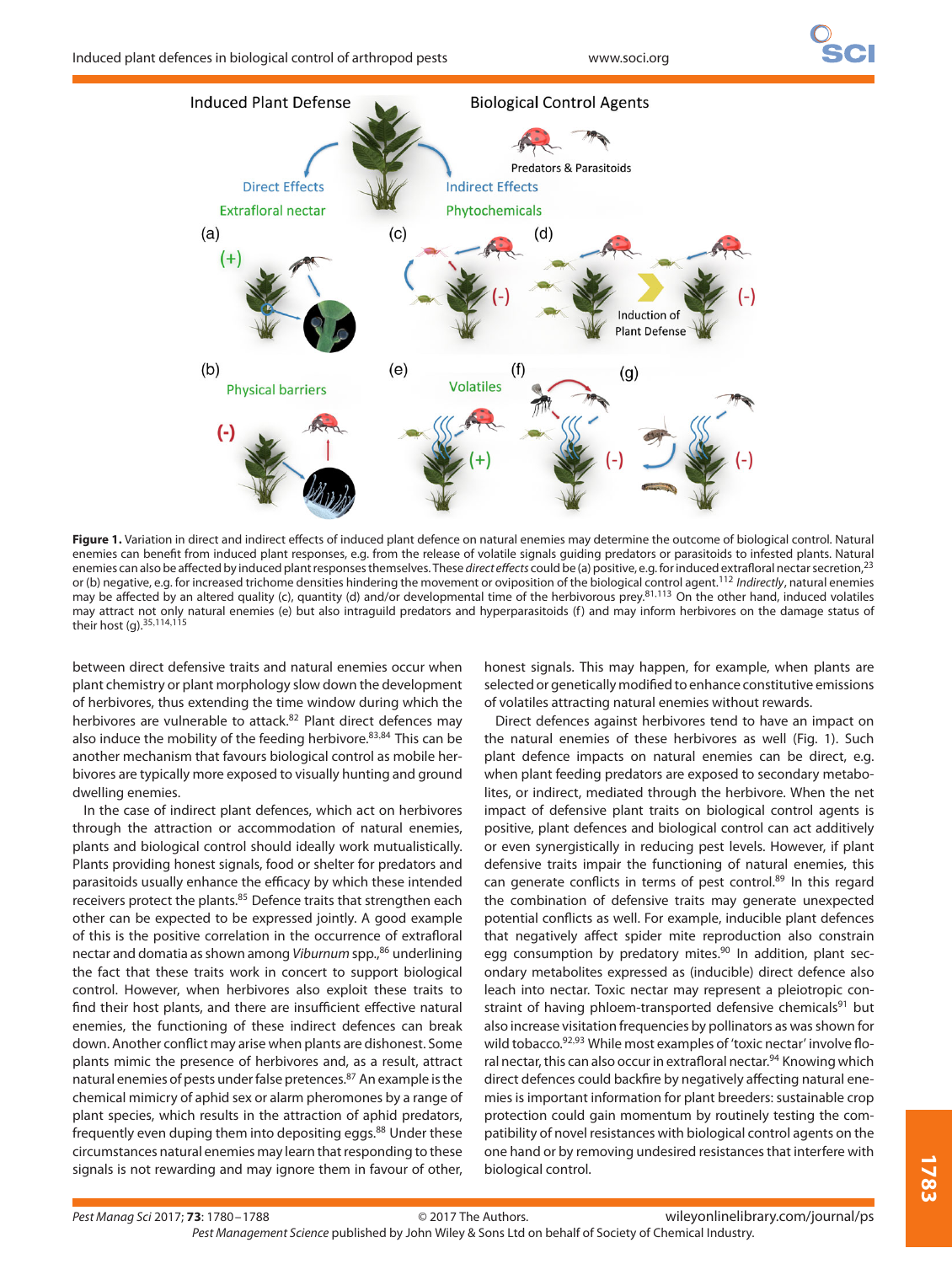

**Figure 2.** Tomato food web of arthropod pests with different modes of plant feeding and their natural enemies, pathogens and endophytes that can occur in a tomato crop. Plant responses induced by herbivores, omnivores, pathogens or endophytes can affect food web interactions in various ways. For example, a pre-infestation by whiteflies reduced the response of specialist predatory mites to spider mites,<sup>116</sup> which can disrupt biological control (A), whereas pre-infestation by omnivorous predatory bugs decreased oviposition rates of spider mites,<sup>111</sup> which may enhance biological control (B). Induced plant responses may also alter the feeding behaviour of omnivorous predators. For example, induced plant responses to endophytes can reduce the plant quality for omnivorous predators that may consequently increase prey feeding and thus facilitate biological pest control (C). Although only few of such food web interactions have been studied, they should be considered when combining biological control and breeding for resistant plants.

#### **4.2 Future directions**

We argue that, despite the extensive knowledge base, not much of existing basic research on natural plant resistance strategies has been translated into applications that have been put into agricultural practice. Notable exceptions are push - pull farming in Africa<sup>76,95</sup> and commercial pollen supplements to feed predatory mites.<sup>96</sup> This seems odd because these opportunities have been widely acknowledged. An important reason, we feel, is that plant protection using pesticides has long removed the incentive for plant breeders and practitioners to search and apply plant-resistance traits to enhance biocontrol programmes. In addition, natural enemy behaviour in the field is only poorly understood as our current knowledge mainly relies on laboratory studies with the application of manipulation of volatile emissions under field conditions being scarce.97*,*<sup>98</sup> However, the increasing demand for reduced pesticide usage has re-ignited interest in this field. We see several opportunities for integrating natural plant resistances in crop breeding and IPM programmes.

#### 4.2.1 Re-introducing natural resistance

Crops have often lost the full repertoire of resistance mechanisms that can be found among their wild relatives.<sup>99</sup> Some of these traits, like sticky trichomes, are simply impractical for breeders while other traits may have been lost accidentally or, for defences that are costly, as a consequence of maximizing yield. Several programmes have been initiated to explore which of these resistance factors can be transferred back into commercial varieties to meet our demand of more environmentally friendly crop protection.18*,*100*,*<sup>101</sup> Re-introducing plant defences may affect product flavour and/or crop yield and thus these effects should also be considered in the process of developing new varieties, especially when the loss of a resistance trait was intended.<sup>102</sup> In addition, genetic engineering of 'green chemistry', i.e. inducible production of natural insecticides or semiochemicals,<sup>13</sup> may provide some extra control tools.

#### 4.2.2 Removing redundant defences

Some defences interfere with biological control and do more harm than good. Possibly such defences can be removed via breeding but it is essential to first evaluate the impact on biological control agents (e.g. see Fig. 2). Alternatively, one could try to select for natural enemies that can cope with the plant defences to which they are exposed directly or via their prey. In nature, predators and parasitoids have to cope with these defences as well and it is reasonable to assume that natural populations may harbour variation in susceptibility, similar to pesticide-resistant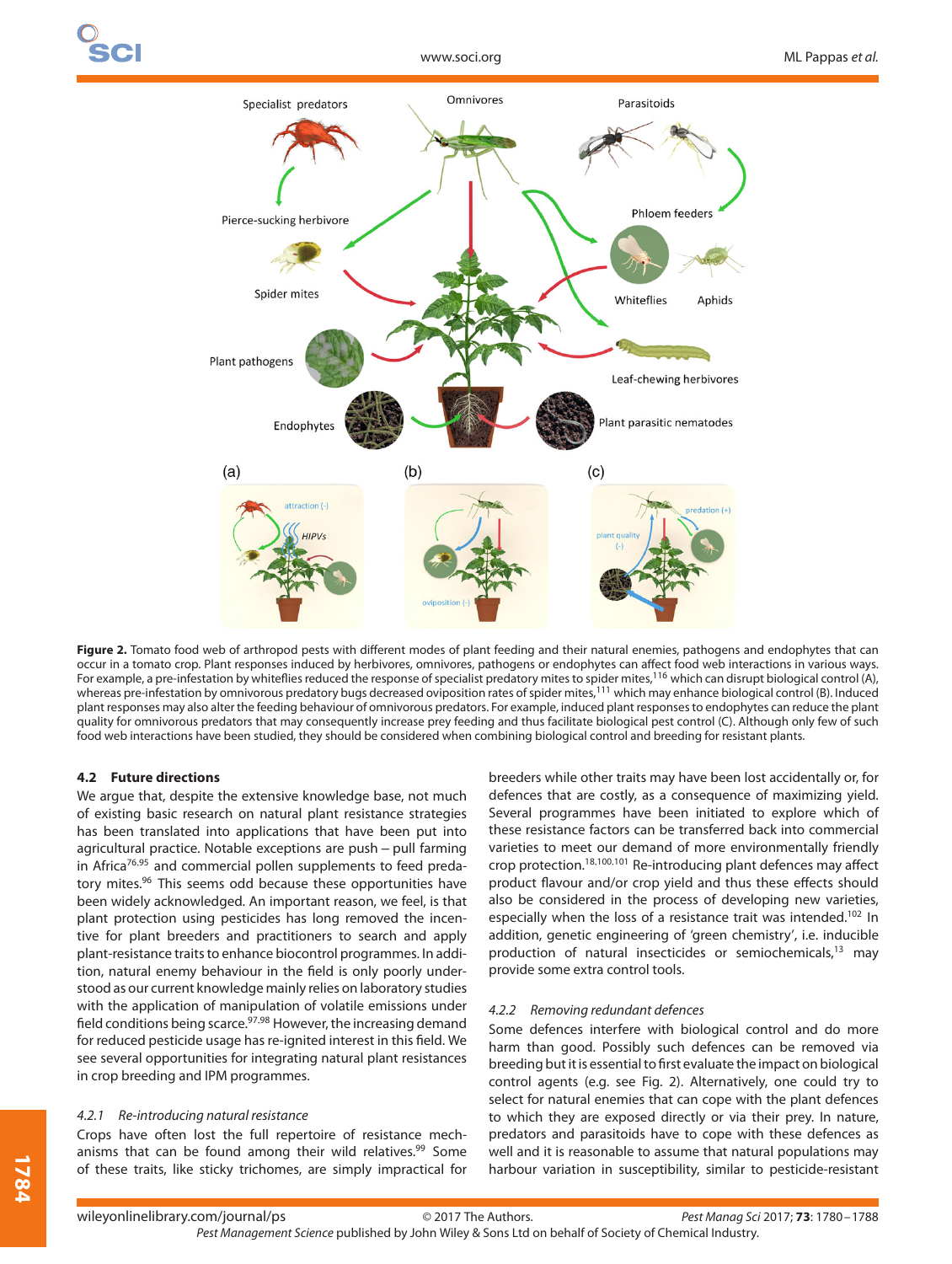natural enemies.<sup>103</sup> In principle, these traits could be introduced into commercial biological control agents to make them more compatible with the plant resistances currently present in our crops.

#### 4.2.3 Using defence elicitors

Pest monitoring programmes can be used not only for deciding when to apply pesticides but also to optimize timing of defence elicitor applications. Treating plants with such elicitors basically mimics the 'natural' initiation of systemic resistance due to insect feeding albeit much faster and possibly stronger. Several of such products have been identified, such as jasmonate, benzothiadiazole (BTH) and BABA, but their usage may be restricted by legislation. In principle, applying elicitors could also allow the use of mutant crop plants that do not accumulate insect-induced defence hormones upon insect feeding, thus fine-tuning the trade-off between resistance and yield and/or flavour. However, due to the multitude of plant traits affected by such elicitors, including plant growth and reproduction parameters, uncoupling defence elicitation from herbivory bears risks for crop yield and product suitability.

## 4.2.4 Customizing and/or improving inducible plant defences

Many natural enemies can use prey-associated volatile signals for finding hosts, offering opportunities for enhancing this process by breeding or engineering of plants that produce clearer and possibly more localized volatile signals. As the genes regulating the production of herbivore-induced plant volatiles are well known<sup>104</sup> it is relatively easy to select for increased volatile emissions. These emissions preferably should be inducible to avoid 'false' signals.<sup>87</sup> Providing a volatile cue without a reward may backfire when biological control agents learn to associate such cues with the absence of prey or when plant pollinators like honeybees perceive treated plants as 'enemy-crowded' spaces and thus avoid them.<sup>105</sup> Such potential side-effects must be thoroughly tested under realistic field or greenhouse conditions before manipulated volatile emissions can be applied in cropping systems as their function in indirect defence has been mostly studied in the laboratory. Similarly, identifying the plant's susceptibility targets may offer ample opportunities for modifying regulatory networks and customizing induced direct defences without affecting the plant primary process significantly.106

## 4.2.5 Facilitating natural enemies

Arthropod natural enemies require more than one resource: they are looking not only for prey but also for other foods, shelter and sometimes for conspecifics. Helping natural enemies in their general needs may improve arrestment, persistence and performance. For example, the use of plant volatiles to attract them could be combined with offering alternative food. Some of this food could be plant-produced, such as extrafloral nectar. Its production is often inducible and even plants without nectaries can produce inducible nectar for effective indirect defence under field conditions.107*,*<sup>108</sup> Natural enemy facilitation may also be achieved by plant breeding for traits that accommodate natural enemies such as low densities of trichomes, increased densities of domatia and increasing plant-produced alternative food.

## 4.2.6 Evaluating multiple effects of induced plant defences

Increasing the diversity of biological control agents may be required when facing multiple pests or when a single pest can be

more efficiently controlled with more than one biological control agent. Under these circumstances, it is imperative to understand what drives the interactions among species in these artificially or naturally constructed food webs. Induced plant responses to multiple biotic stresses (e.g. herbivores, plant pathogens) and their biological control agents (e.g. zoophytophagous predators, beneficial microbes) may be mediated by interacting plant signalling pathways. For example, plant susceptibility to a pathogen may increase in the presence of a zoophytophagous predator as a result of antagonism between salicylic acid and jasmonic acid mediated plant responses to the pathogen and the predator, respectively.<sup>109-111</sup> To enhance biological control, it is therefore important to identify and apply biological control agents that not only can cope with the induction of defences by pests but also can manipulate these in favour of plant productivity. In this context, there may be opportunities for enhancing the synergistic effects or attenuating the negative interactions between these organisms. For example, infesting plants with beneficial microbes to combat a foliar pathogen may variably affect induced plant susceptibility to the phytophagy of zoophytophagous predators or result in increased predation against a herbivorous prey. On the other hand, applying defence elicitors to enhance plant resistance against a single herbivore may provide empty niches for secondary pests such as other herbivores or plant pathogens and may also affect other plant traits in an unwanted way.

Although natural plant defences clearly can be put to work for crop protection, simply stacking defences, green chemistry and biological control in IPM may do more harm than good. Plant defences may interfere directly by negatively affecting predator performance and indirectly by affecting prey quality and eventually crop yield. This may not always clearly reveal itself since natural enemies may still be effective albeit less efficiently than they could be. Taking a community perspective, biological control is important to reveal opportunities for combining induced plant defence with biological control using natural enemies. Carefully exploring the net benefits of combining these different approaches may prevent this multipurpose tool from turning into a double-edged sword.

## **ACKNOWLEDGEMENTS**

Part of this work was supported by COST Action FA1105 'Towards a sustainable and productive EU organic greenhouse horticulture'. NM van Dam gratefully acknowledges the support of the German Centre for Integrative Biodiversity Research (iDiv) Halle-Jena-Leipzig funded by the German Research Foundation (DFG: FZT 118). ML Pappas was supported by the Onassis Foundation (grant number R-ZJ 003). C Broekgaarden was supported by the Dutch Technology Foundation STW, which is part of the Netherlands Organization of Scientific Research (NWO/STW-VENI Grant 13087). MR Kant was supported by the Netherlands Organisation for Scientific Research (NWO/ALW-Meer Met Minder/847.13.005). A Steppuhn acknowledges funding by the CRC 973 of the DFG.

## **REFERENCES**

- 1 Oerke EC, Crop losses to pests. J Agric Sci **144**:31−43 (2006).
- 2 Udeigwe TK, Teboh JM, Eze PN, Hashem Stietiya M, Kumar V, Hendrix J et al., Implications of leading crop production practices on environmental quality and human health. J Environ Manage **151**:267−279 (2015).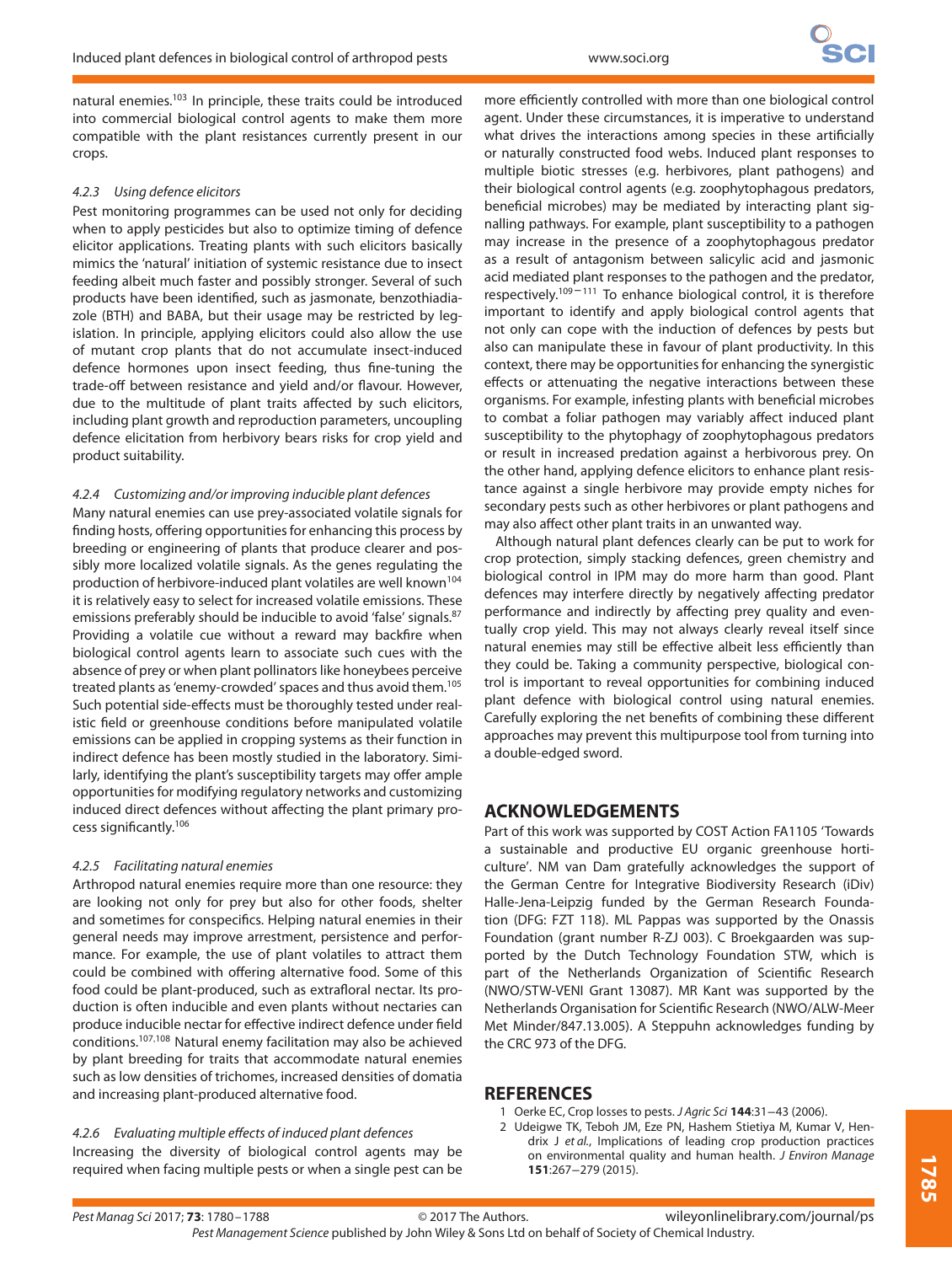- 3 Whitehorn PR, O'Connor S, Wäckers FL and Goulson D, Neonicotinoid pesticide reduces bumble bee colony growth and queen production. Science **336**:351−352 (2012).
- 4 European Commission, EU 128/2009/EC, Directive of the European Parliament and of the Council establishing a framework for Community action to achieve the sustainable use of pesticides. Official J Eur Commun **L230**:1−32 (2009).
- 5 EPA, Federal Insecticide, Fungicide, and Rodenticide Act (as amended through P.L. 110–246), effective 22 May 2008.
- 6 Karban R and Baldwin IT, Induced Responses to Herbivory. University of Chicago Press, Chicago, IL (1997).
- 7 Walling LL, The myriad plant responses to herbivores. J Plant Growth Regul **19**:195−216 (2000).
- 8 Steppuhn A and Baldwin IT, Induced defenses and the cost−benefit paradigm, in Induced Plant Resistance to Herbivory, ed. by Schaller A. Springer, Berlin, pp. 61−83 (2008).
- 9 Maffei ME, Arimura GI and Mithöfer A, Natural elicitors, effectors and modulators of plant responses.Nat Prod Rep **29**:1288−1303 (2012).
- 10 Ferry N, Edwards MG, Gatehouse JA and Gatehouse AMR, Plant−insect interactions: molecular approaches to insect resistance. Curr Opin Biotechnol **15**:155−161 (2004).
- 11 Christou P, Capell T, Kohli A, Gatehouse JA and Gatehouse AMR, Recent developments and future prospects in insect pest control in transgenic crops. Trends Plant Sci **11**:302−308 (2006).
- 12 Gurr GM and Kvedaras OL, Synergizing biological control: scope for sterile insect technique, induced plant defences and cultural techniques to enhance natural enemy impact. Biol Control **52**:198−207 (2010).
- 13 Birkett MA and Pickett JA, Prospects of genetic engineering for robust insect resistance. Curr Opin Plant Biol **19**:59−67 (2014).
- 14 Pickett JA, Aradottír GI, Birkett MA, Bruce TJ, Hooper AM, Midega CA et al., Delivering sustainable crop protection systems via the seed: exploiting natural constitutive and inducible defence pathways. Philos Trans R Soc B Biol Sci **369**:20120281 (2014).
- 15 Lombardo L, Coppola G and Zelasco S, New technologies for insect-resistant and herbicide-tolerant plants. Trends Biotechnol **34**:49−57 (2016).
- 16 Ladygina N, Henry F, Kant MR, Koller R, Reidinger S, Rodriguez A et al., Additive and interactive effects of functionally dissimilar soil organisms on a grassland plant community. Soil Biol Biochem **42**:2266−2275 (2010).
- 17 Bezemer TM and van Dam NM, Linking aboveground and belowground interactions via induced plant defenses. Trends Ecol Evol **20**:617−624 (2005).
- 18 Bleeker PM, Mirabella R, Diergaarde PJ, VanDoorn A, Tissier A, Kant MR et al., Improved herbivore resistance in cultivated tomato with the sesquiterpene biosynthetic pathway from a wild relative. Proc Natl Acad Sci USA **109**:20124−20129 (2012).
- 19 Steppuhn A and Baldwin IT, Resistance management in a native plant: nicotine prevents herbivores from compensating for plant protease inhibitors. Ecol Lett **10**:499−511 (2007).
- 20 Zangerl AR and Berenbaum MR, Phenotype matching in wild parsnip and parsnip webworms: causes and consequences. Evolution **57**:806−815 (2003).
- 21 Bino RJ, Hall RD, Fiehn O, Kopka J, Saito K, Draper J et al., Potential of metabolomics as a functional genomics tool. Trends Plant Sci **9**:418−425 (2004).
- 22 Dicke M, Herbivore-induced plant volatiles as a rich source of information for arthropod predators: fundamental and applied aspects. J Indian Inst Sci **95**:35−42 (2015).
- 23 Heil M, Extrafloral nectar at the plant insect interface: a spotlight on chemical ecology, phenotypic plasticity, and food webs. Annu Rev Entomol **60**:213−232 (2015).
- 24 Wäckers FL, van Rijn PCJ and Bruin J, Plant-Provided Food for Carnivorous Insects: A Protective Mutualism and Its Applications. Cambridge University Press, Cambridge (2005).
- 25 Milewski AV, Young TP and Madden D, Thorns as induced defenses: experimental evidence. Oecologia **86**:70−75 (1991).
- 26 Redman AM, Cipollini Jr DF and Schultz JC, Fitness costs of jasmonic acid-induced defense in tomato, Lycopersicon esculentum. Oecologia **126**:380−385 (2001).
- 27 Ballhorn DJ, Godschalx AL, Smart SM, Kautz S and Schädler M, Chemical defense lowers plant competitiveness. Oecologia **176**:811−824 (2014).
- 28 van Dam NM and Baldwin IT, Costs of jasmonate-induced responses in plants competing for limited resources. Ecol Lett **1**:30−33 (1998).
- 29 Glas JJ, Alba JM, Simoni S, Villarroel CA, Stoops M, Schimmel BCJ et al., Defense suppression benefits herbivores that have a monopoly on their feeding site but can backfire within natural communities. BMC Biol **12**:98 (2014).
- 30 Ohm JR and Miller TEX, Balancing anti-herbivore benefits and anti-pollinator costs of defensive mutualists. Ecology **95**:2924−2935 (2014).
- 31 Herms DA and Mattson WJ, The dilemma of plants: to grow or defend. Q Rev Biol **67**:283−335 (1992).
- 32 van der Meijden E and Klinkhamer PGL, Conflicting interests of plants and the natural enemies of herbivores. Oikos **89**:202−208 (2000).
- 33 Janssen A, Sabelis MW and Bruin J, Evolution of herbivore-induced plant volatiles. Oikos **97**:134−138 (2002).
- 34 Beckage NE and Gelman DB, Wasp parasitoid disruption of host development: implications for new biologically based strategies for insect control. Annu Rev Entomol **49**:299−330 (2004).
- 35 Poelman EH, Bruinsma M, Zhu F, Weldegergis BT, Boursault AE, Jongema Y et al., Hyperparasitoids use herbivore-induced plant volatiles to locate their parasitoid host. PLoS Biol **10**:e1001435 (2012).
- 36 Heil M, Indirect defence via tritrophic interactions. New Phytol **178**:41−61 (2008).
- 37 Chamberlain SA and Holland JN, Quantitative synthesis of context dependency in ant-plant protection mutualisms. Ecology **90**:2384−2392 (2009).
- 38 van Loon JJA, De Boer JG and Dicke M, Parasitoid−plant mutualism: parasitoid attack of herbivore increases plant reproduction. Entomol Exp Appl **97**:219−227 (2000).
- 39 Gols R, Wagenaar R, Poelman EH, Kruidhof HM, van Loon JJA and Harvey JA, Fitness consequences of indirect plant defence in the annual weed, Sinapis arvensis. Funct Ecol **29**:1019−1025 (2015).
- 40 Hoballah MEF and Turlings TCJ, Experimental evidence that plants under caterpillar attack may benefit from attracting parasitoids. Evol Ecol Res **3**:553−565 (2001).
- 41 Heil M and Kost C, Priming of indirect defences. Ecol Lett **9**:813−817  $(2006)$
- 42 Frost CJ, Mescher MC, Dervinis C, Davis JM, Carlson JE and De Moraes CM, Priming defense genes and metabolites in hybrid poplar by the green leaf volatile cis-3-hexenyl acetate. New Phytol **180**:722−734 (2008).
- 43 Gális I, Gaquerel E, Pandey SP and Baldwin IT, Molecular mechanisms underlying plant memory in JA-mediated defence responses. Plant Cell Environ **32**:617−627 (2009).
- 44 Martinez-Medina A, Flors V, Heil M, Mauch-Mani B, Pieterse CMJ, Pozo MJ et al., Recognizing plant defense priming. Trends Plant Sci **21**:818−822 (2016).
- 45 Engelberth J, Alborn HT, Schmelz EA and Tumlinson JH, Airborne signals prime plants against insect herbivore attack. Proc Natl Acad Sci USA **101**:1781−1785 (2004).
- 46 Heil M and Bueno JCS, Within-plant signaling by volatiles leads to induction and priming of an indirect plant defense in nature. Proc Natl Acad Sci USA **104**:5467−5472 (2007).
- 47 Ton J and Mauch-Mani B,  $\beta$ -amino-butyric acid-induced resistance against necrotrophic pathogens is based on ABA-dependent priming for callose. Plant J **38**:119−130 (2004).
- 48 Kessler A, Halitschke R, Diezel C and Baldwin IT, Priming of plant defense responses in nature by airborne signaling between Artemisia tridentata and Nicotiana attenuata. Oecologia **148**:280−292 (2006).
- 49 Bandoly M, Hilker M and Steppuhn A, Oviposition by Spodoptera exigua on Nicotiana attenuata primes induced plant defence against larval herbivory. Plant J **83**:661−672 (2015).
- 50 Beyaert I, Köpke D, Stiller J, Hammerbacher A, Yoneya K, Schmidt A et al., Can insect egg deposition 'warn' a plant of future feeding damage by herbivorous larvae? Proc R Soc Lond B **279**:101−108 (2012).
- 51 Pashalidou FG, Lucas-Barbosa D, van Loon JJA, Dicke M and Fatouros NE, Phenotypic plasticity of plant response to herbivore eggs: effects on resistance to caterpillars and plant development. Ecology **94**:702−713 (2013).
- 52 Hodge S, Ward JL, Galster AM, Beale MH and Powell G, The effects of a plant defence priming compound,  $\beta$ -aminobutyric acid, on multitrophic interactions with an insect herbivore and a hymenopterous parasitoid. BioControl **56**:699−711 (2011).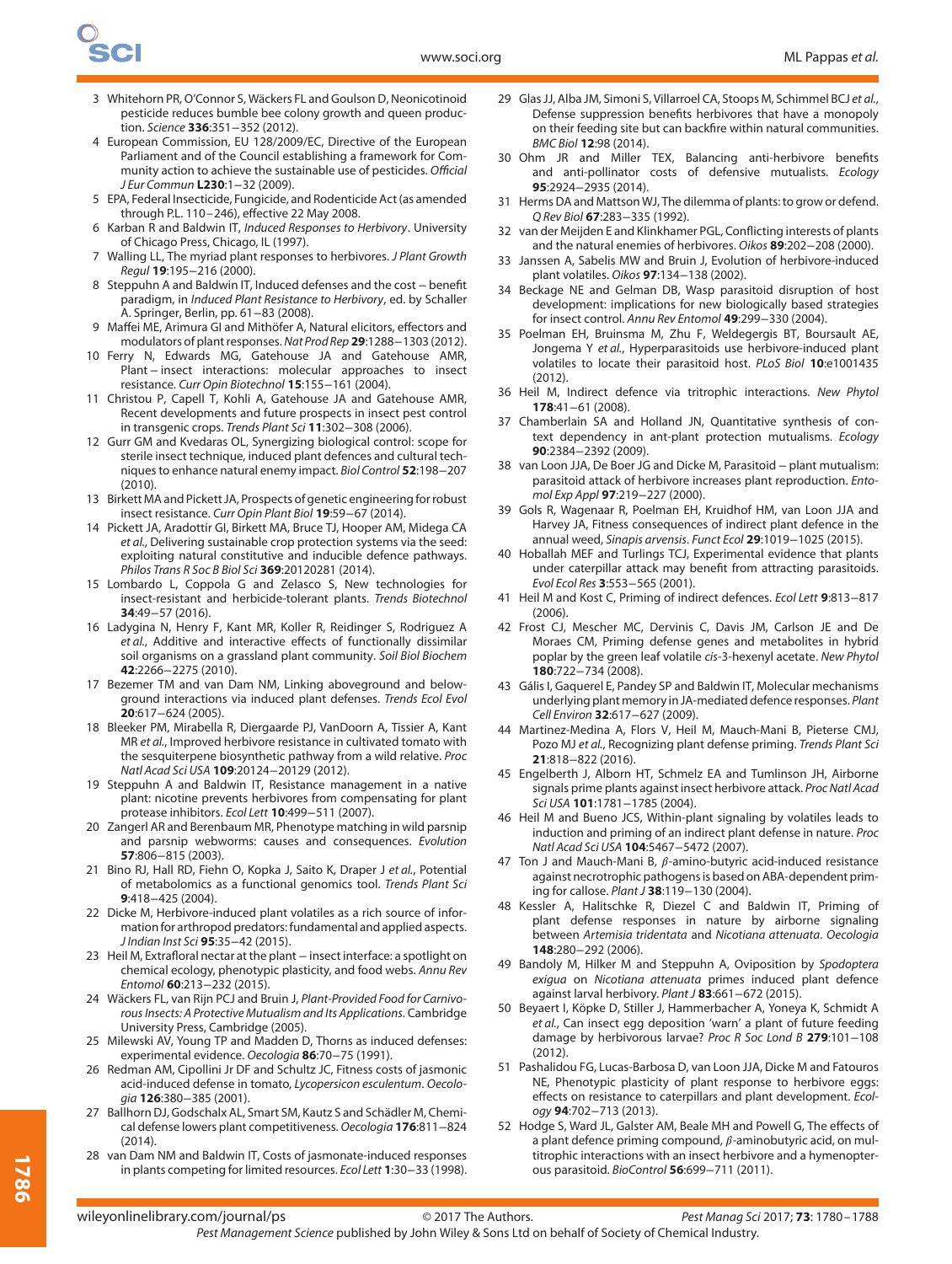- 53 Bale JS, van Lenteren JC and Bigler F, Biological control and sustainable food production. Philos Trans R Soc B Biol Sci **363**:761−776 (2008).
- 54 van Lenteren JC, The state of commercial augmentative biological control: plenty of natural enemies, but a frustrating lack of uptake. BioControl **57**:1−20 (2012).
- 55 Collins KL, Boatman ND, Wilcox A, Holland JM and Chaney K, Influence of beetle banks on cereal aphid predation in winter wheat. Agric Ecosyst Environ **93**:337−350 (2002).
- 56 Smith HA, Chaney WE and Bensen TA, Role of syrphid larvae and other predators in suppressing aphid infestations in organic lettuce on California's Central Coast. J Econ Entomol **101**:1526−1532 (2008).
- 57 English-Loeb G, Rhainds M, Martinson T and Ugine T, Influence of flowering cover crops on Anagrus parasitoids (Hymenoptera: Mymaridae) and Erythroneura leafhoppers (Homoptera: Cicadellidae) in New York vineyards. Agric For Entomol **5**:173−181 (2003).
- 58 Simon S, Bouvier JC, Debras JF and Sauphanor B, Biodiversity and pest management in orchard systems. A review. Agron Sustain Dev **30**:139−152 (2010).
- 59 Messelink GJ, Bennison J, Alomar O, Ingegno BL, Tavella L, Shipp L et al., Approaches to conserving natural enemy populations in greenhouse crops: current methods and future prospects. BioControl **59**:377−393 (2014).
- 60 Cortesero AM, Stapel JO and Lewis WJ, Understanding and manipulating plant attributes to enhance biological control. Biol Control **17**:35−49 (2000).
- 61 Lundgren JG, Fergen JK and Riedell WE, The influence of plant anatomy on oviposition and reproductive success of the omnivorous bug Orius insidiosus. Anim Behav **75**:1495−1502 (2008).
- 62 Walter DE, Living on leaves: mites, tomenta, and leaf domatia. Annu Rev Entomol **41**:101−114 (1996).
- 63 Glas JJ, Schimmel BCJ, Alba JM, Escobar-Bravo R, Schuurink RC and Kant MR, Plant glandular trichomes as targets for breeding or engineering of resistance to herbivores. Int J Mol Sci **13**:17077−17103 (2012).
- 64 Krimmel BA and Pearse IS, Sticky plant traps insects to enhance indirect defence. Ecol Lett **16**:219−224 (2013).
- 65 Petschenka G and Agrawal AA, How herbivores coopt plant defenses: natural selection, specialization, and sequestration. Curr Opin Insect Sci **14**:17−24 (2016).
- 66 Goodey NA, Florance HV, Smirnoff N and Hodgson DJ, Aphids pick their poison: selective sequestration of plant chemicals affects host plant use in a specialist herbivore. J Chem Ecol **41**:956−964  $(2015)$ .
- 67 Hopkins RJ, van Dam NM and van Loon JJA, Role of glucosinolates in insect−plant relationships and multitrophic interactions. Annu Rev Entomol **54**:57−83 (2009).
- 68 Wäckers FL and van Rijn PCJ, Pick andmix: selecting flowering plants to meet the requirements of target biological control insects, in Biodiversity and Insect Pests: Key Issues for Sustainable Management, ed. by Gurr GM, Wratten SD, Snyder WE and Read DMY. John Wiley & Sons, Ltd., West Sussex, pp. 139–165 (2012).
- 69 Masetti A, Lanzoni A and Burgio G, Effects of flowering plants on parasitism of lettuce leafminers (Diptera: Agromyzidae). Biol Control **54**:263−269 (2010).
- 70 Landis DA, Wratten SD and Gurr GM, Habitat management to conserve natural enemies of arthropod pests in agriculture. Annu Rev Entomol **45**:175−201 (2000).
- 71 Huang N, Enkegaard A, Osborne LS, Ramakers PMJ, Messelink GJ, Pijnakker J et al., The banker plant method in biological control. Crit Rev Plant Sci **30**:259−278 (2011).
- 72 Cook SM, Khan ZR and Pickett JA, The use of push−pull strategies in integrated pest management. Annu Rev Entomol **52**:375−400 (2007).
- 73 James DG and Price TS, Field-testing of methyl salicylate for recruitment and retention of beneficial insects in grapes and hops. J Chem Ecol **30**:1613−1628 (2004).
- 74 Yu H, Zhang Y, Wu K, Xi WG and Yu YG, Field-testing of synthetic herbivore-induced plant volatiles as attractants for beneficial insects. Environ Entomol **37**:1410−1415 (2008).
- 75 Rodriguez-Saona C, Kaplan I, Braasch J, Chinnasamy D and Williams L, Field responses of predaceous arthropods to methyl salicylate: a meta-analysis and case study in cranberries. Biol Control **59**:294−303 (2011).
- 76 Pickett JA, Woodcock CM, Midega CAO and Khan ZR, Push−pull farming systems. Curr Opin Biotechnol **26**:125−132 (2014).
- 77 Khan ZR, James DG, Midega CAO and Pickett JA, Chemical ecology and conservation biological control. Biol Control **45**:210−224  $(2008)$
- 78 Simpson M, Gurr GM, Simmons AT, Wratten SD, James DG, Leeson G et al., Attract and reward: combining chemical ecology and habitat manipulation to enhance biological control in field crops. J Appl Ecol **48**:580−590 (2011).
- 79 Orre GUS, Wratten SD, Jonsson M, Simpson M and Hale R, 'Attract and reward': combining a herbivore-induced plant volatile with floral resource supplementation− multi-trophic level effects. Biol Control **64**:106−115 (2013).
- 80 Orre GUS, Wratten SD, Jonsson M and Hale RJ, Effects of an herbivore-induced plant volatile on arthropods from three trophic levels in brassicas. Biol Control **53**:62−67 (2010).
- 81 Gols R, Direct and indirect chemical defences against insects in a multitrophic framework. Plant Cell Environ **37**:1741−1752 (2014).
- 82 Benrey B and Denno RF, The slow-growth high-mortality hypothesis: a test using the cabbage butterfly. Ecology **78**:987−999 (1997).
- 83 van Dam NM, Hermenau U and Baldwin IT, Instar-specific sensitivity of specialist Manduca sexta larvae to induced defences in their host plant Nicotiana attenuata. Ecol Entomol **26**:578−586 (2001).
- 84 Anderson P, Sadek MM and Wäckers FL, Root herbivory affects oviposition and feeding behavior of a foliar herbivore. Behav Ecol **22**:1272−1277 (2011).
- 85 Turlings TCJ and Wäckers FL, Recruitment of predators and parasitoids by herbivore-injured plants, in Advances in Insect Chemical Ecology, ed. by Cardé RT and Millar JC. Cambridge University Press, Cambridge, pp. 21−75 (2004).
- 86 Weber MG, Clement WL, Donoghue MJ and Agrawal AA, Phylogenetic and experimental tests of interactions among mutualistic plant defense traits in Viburnum (Adoxaceae). Am Nat **180**:450−463 (2012).
- 87 Shiojiri K, Ozawa R, Kugimiya S, Uefune M, van Wijk M, Sabelis MW et al., Herbivore-specific, density-dependent induction of plant volatiles: honest or 'cry wolf' signals? PLoS One **5**: e12161 (2010).
- 88 Verheggen FJ, Arnaud L, Bartram S, Gohy M and Haubruge E, Aphid and plant volatiles induce oviposition in an aphidophagous hoverfly. J Chem Ecol **34**:301−307 (2008).
- 89 Chen YH, Gols R, Stratton CA, Brevik KA and Benrey B, Complex tritrophic interactions in response to crop domestication: predictions from the wild. Entomol Exp Appl **157**:40−59 (2015).
- 90 Ataide LMS, Pappas ML, Schimmel BCJ, Lopez-Orenes A, Alba JM, Duarte MVA et al., Induced plant-defenses suppress herbivore reproduction but also constrain predation of their offspring. Plant Sci **252**:300−310 (2016).
- 91 Adler LS, The ecological significance of toxic nectar. Oikos **91**:409−420 (2000).
- 92 Kessler D, Gase K and Baldwin IT, Field experiments with transformed plants reveal the sense of floral scents. Science **321**:1200−1202 (2008).
- 93 Kessler D, Bhattacharya S, Diezel C, Rothe E, Gase K, Schöttner M et al., Unpredictability of nectar nicotine promotes outcrossing by hummingbirds in Nicotiana attenuata. Plant J **71**:529−538 (2012).
- 94 Calatayud PA, Rahbe Y, Delobel B, Khuong-Huu F, Tertuliano M and Le Ru B, Influence of secondary compounds in the phloem sap of cassava on expression of antibiosis towards the mealybug Phenacoccus manihoti. Entomol Exp Appl **72**:47−57 (1994).
- 95 Khan ZR, Midega CA, Pittchar JO, Murage AW, Birkett MA, Bruce TJ et al., Achieving food security for one million sub-Saharan African poor through push−pull innovation by 2020. Philos Trans R Soc B Biol Sci **369**:20120284 (2014).
- 96 Pijnakker J, Arijs Y, de Souza A, Cellier M and Wäckers F, The use of Typha angustifolia (cattail) pollen to establish the predatory mites Amblyseius swirskii, Iphiseius degenerans, Euseius ovalis and Euseius gallicus in glasshouse crops. IOBC-WPRS Bull **120**:47−54 (2016).
- 97 Braasch J and Kaplan I, Over what distance are plant volatiles bioactive? Estimating the spatial dimensions of attraction in an arthropod assemblage. Entomol Exp Appl **145**:115−123 (2012).
- 98 Kergunteuil A, Dugravot S, Mortreuil A, Le Ralec A and Cortesero AM, Selecting volatiles to protect brassicaceous crops against the cabbage root fly, Delia radicum. Entomol Exp Appl **144**:69−77 (2012).
- 99 Rosenthal JP and Dirzo R, Effects of life history, domestication and agronomic selection on plant defence against insects: evidence from maizes and wild relatives. Evol Ecol **11**:337−355 (1997).